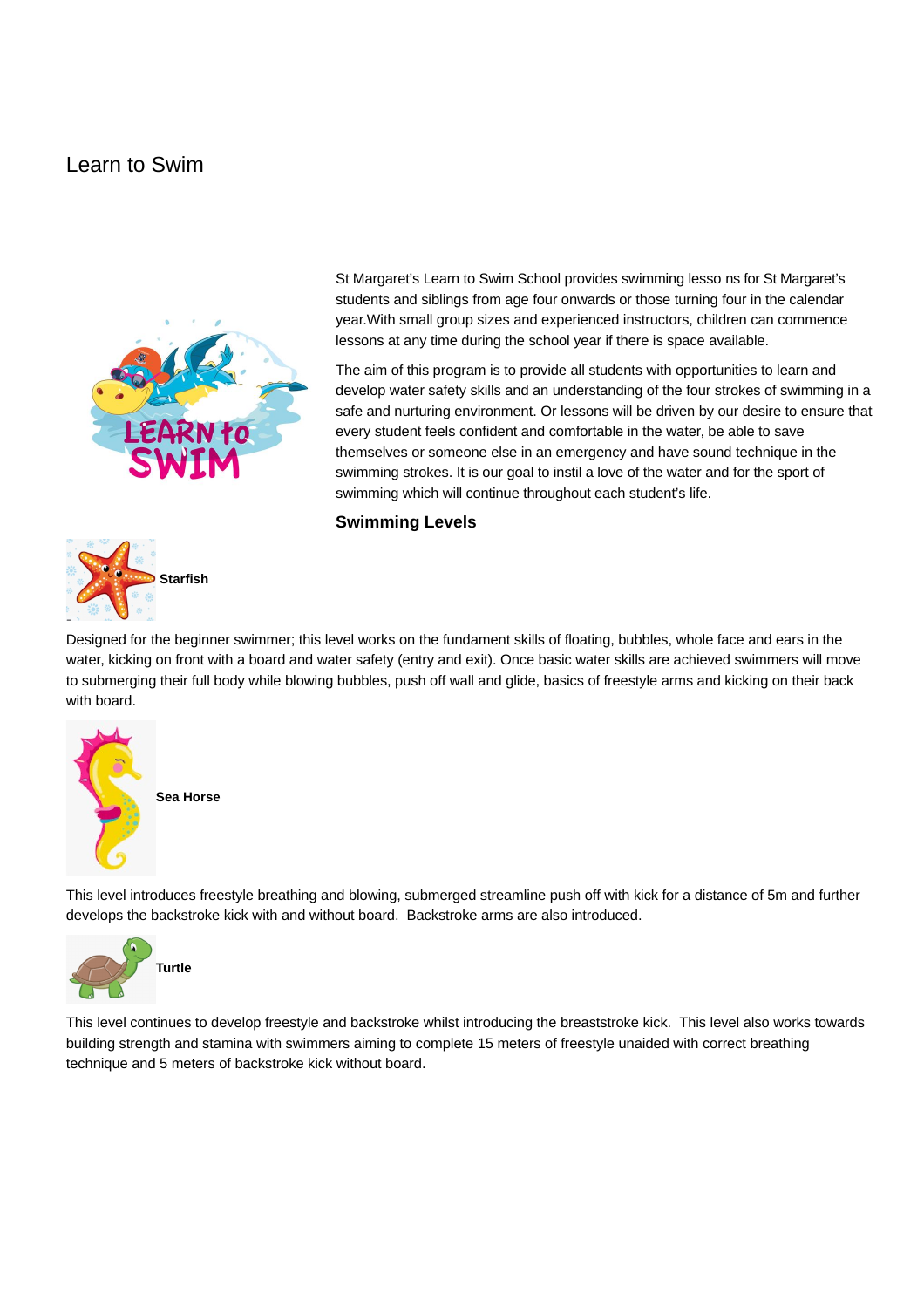

This level works on the technique of all basic strokes with breaststroke timing taught, allowing the student to complete the stroke efficiently before increasing the distance covered. 25m of continuous freestyle and backstroke with correct technique and body position should be demonstrated. Surface diving with correct entry position will be taught.



Within this level all distances are increased to 25m for all four strokes. The students should be able to complete these distances whilst maintaining a correct and efficient technique. A dive entry is also a compulsory element of this level.

Once students have mastered all levels of the Learn to Swim program, they then go into our squad program starting in our Ruby 1 squad.

## **Assessment Procedures**

All swimmers in our program are continually assessed for improvement and readiness for upgrading to the next level.Once an instructor believes that a swimmer is ready, they will notify the Learn to Swim Coordinator and a formal assessment will be undertaken.Parents will be informed when this occurs.

#### **Prices**

Lessons are purchased in term blocks.

| 1 lesson per week  |  | \$160                |
|--------------------|--|----------------------|
| 2 lessons per week |  | \$260                |
| <b>Sessions</b>    |  |                      |
| Monday             |  | $2.45$ pm $-5.15$ pm |
| Wednesday          |  | $2.45$ pm $-5.15$ pm |
| Saturday           |  | 8.00am onwards       |
|                    |  |                      |

\*All lessons are 30 minutes in length

## **Bookings**

If you wish to join our Learn to Swim Program click here to complete the booking form. A grading class will take place during the first week of term with your initial booking.You must rebook for each term.If you would like to keep or change the timeslot you were allocated in the previous term, you must notify the Learn to Swim Coordinator and we will try and allocate as best we can.

### **Make Up Classes**

Make Up lessons will only be offered if prior notification of absence is received. Two make up lessons are allowed each term.

#### **Weather**

Lessons will occur in the rain, however in the event of a storm or there is lightning children will be moved out and away from the water. No credit or make up lessons will be given for lessons cancelled due to bad weather.

### **Holiday Intensive Lessons**

Intensive lessons will be offered every day during the first week of the Easter, June and September holidays and the first and second week of the Christmas holidays.Information on holiday intensives will be released prior to each holiday period.